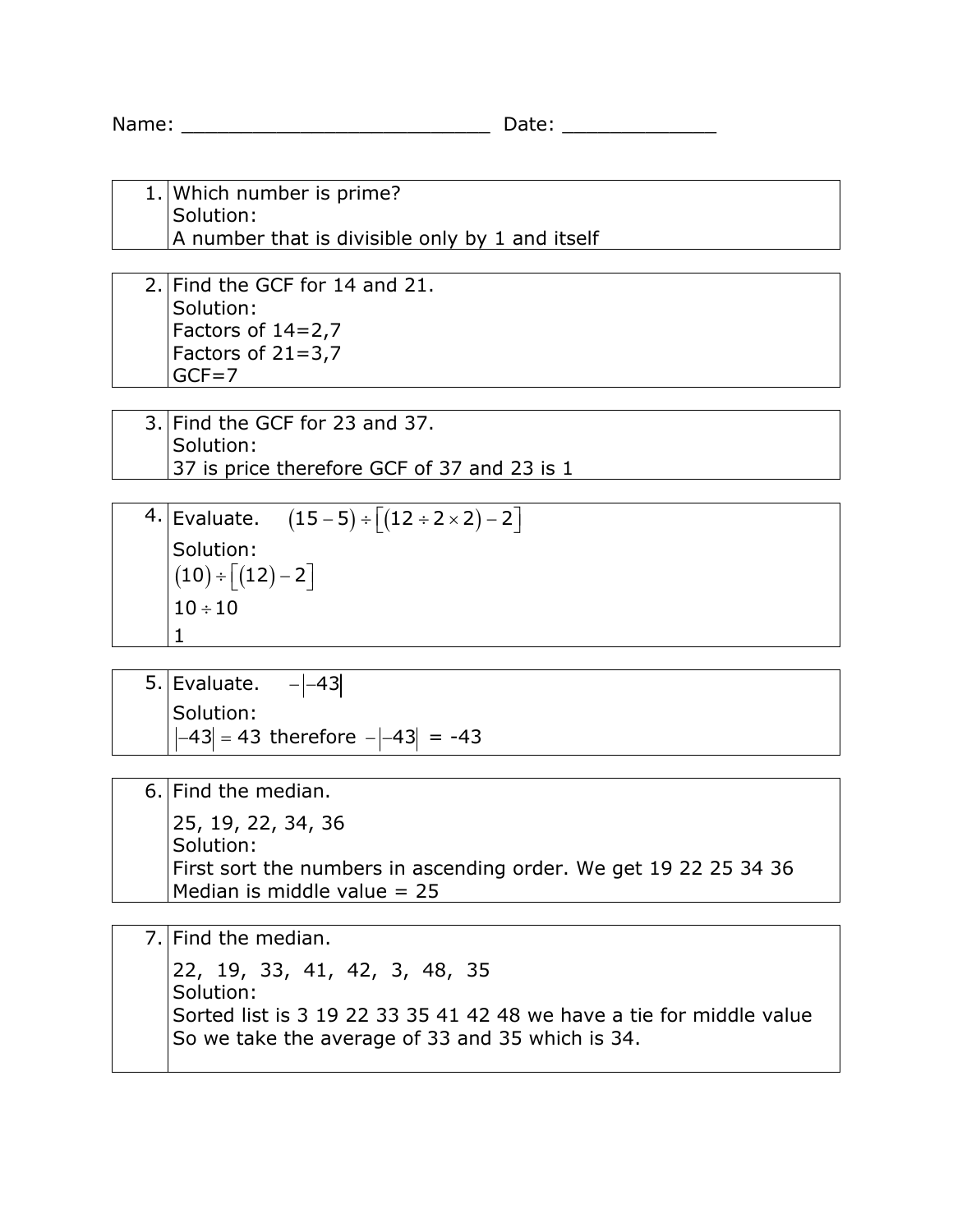8. Evaluate.  $(-4)^2 + 2$ Solution:  $16+2=18$ 

9. Evaluate.  $8 + 2 \times 5 - 24 \div 6 \times 2$ Solution:  $8 + 2 \times 5 - 24 \div 6 \times 2$  $8+2\times5-4\times2$  $8 + 10 - 8$ 10

10. Combine like terms.  $3r + 4s - 6r$  $3r + 4s - 6r$ Solution: − 4 3 *s r*

11. Multiply.  $a^4b^2 \times ab^3$ Solution:  $a^4b^2 \times ab^3 = a^{4+1}b^{2+3} = a^5b^5$ 

| 12. Divide.                                          |
|------------------------------------------------------|
| $\frac{50\rho^9q^5}{2}$                              |
| $\overline{10pq^2}$                                  |
| Solution:                                            |
|                                                      |
| $\frac{50}{10} \rho^{9-1} q^{5-2}$<br>$5 \rho^8 q^3$ |
|                                                      |
|                                                      |
|                                                      |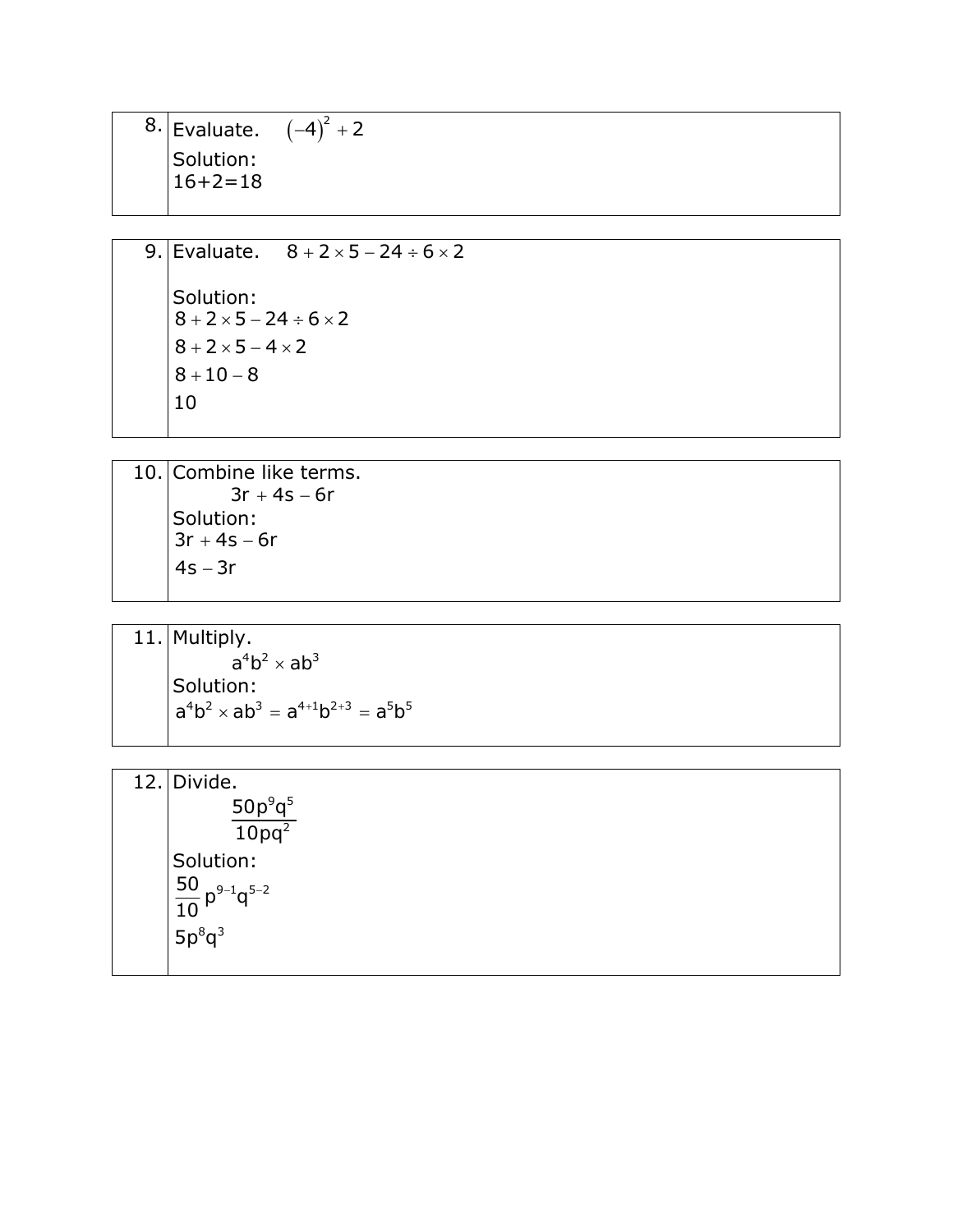13. Is –4 a solution to the equation  $7x - 5 + 3x = 6 + x - 10$ Solution: Check by plugging in 4.  $7(4) - 5 + 3(4) = 6 + 4 - 10$  $28 - 5 + 12 = 0$  $35 = 0$ 35=0 is not true therefore 4 cannot be a solution

- 14. Solve.  $21 7x = 14$ Solution:  $21 - 14 = 7x$  $7 = 7x$  $x = 1$
- 15. The length of one of the equal legs of an isosceles triangle is 8 cm less than 4 times the length of the base. If the perimeter is 29 cm, find the length of one of the equal legs. Solution: Let the length of the base be x. The length of one equal side is given as 4x-8. Perimeter of this isosceles triangle is given as  $2(4x-8) + x = 29$ Solve for x to get:  $8x - 16 + x = 29$  $9x = 45$  $x = 5$ Length of base is 5 then length of side must be 4(5)-8=12cm
- 16. The perimeter of a rectangle is to be no greater than 300 in., and the length must be 125 in. Find the maximum width of the rectangle. Let width be x. Then  $2x + 2(125) \le 300$  $2x \le 50$

≤ 25 *x*

Therefore maximum width is 25 inches.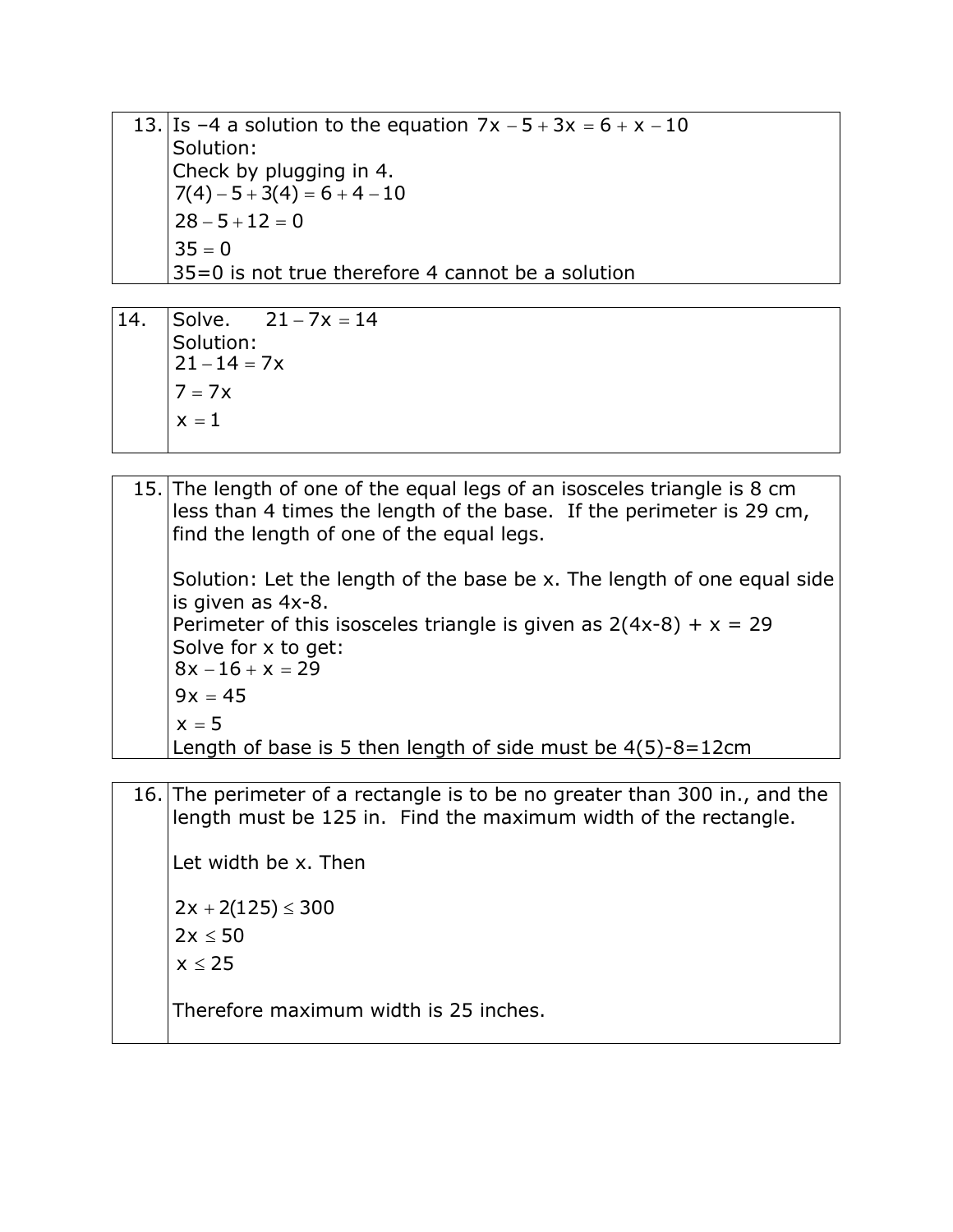17. Which of the ordered pairs is a solution for the equation  $5x - 4y = 20$ ? Solution: No ordered pairs given. But basically given an ordered pair  $(x,y)$ simply plug in x and y into the equation to see if the equation holds  $(0=0)$ .



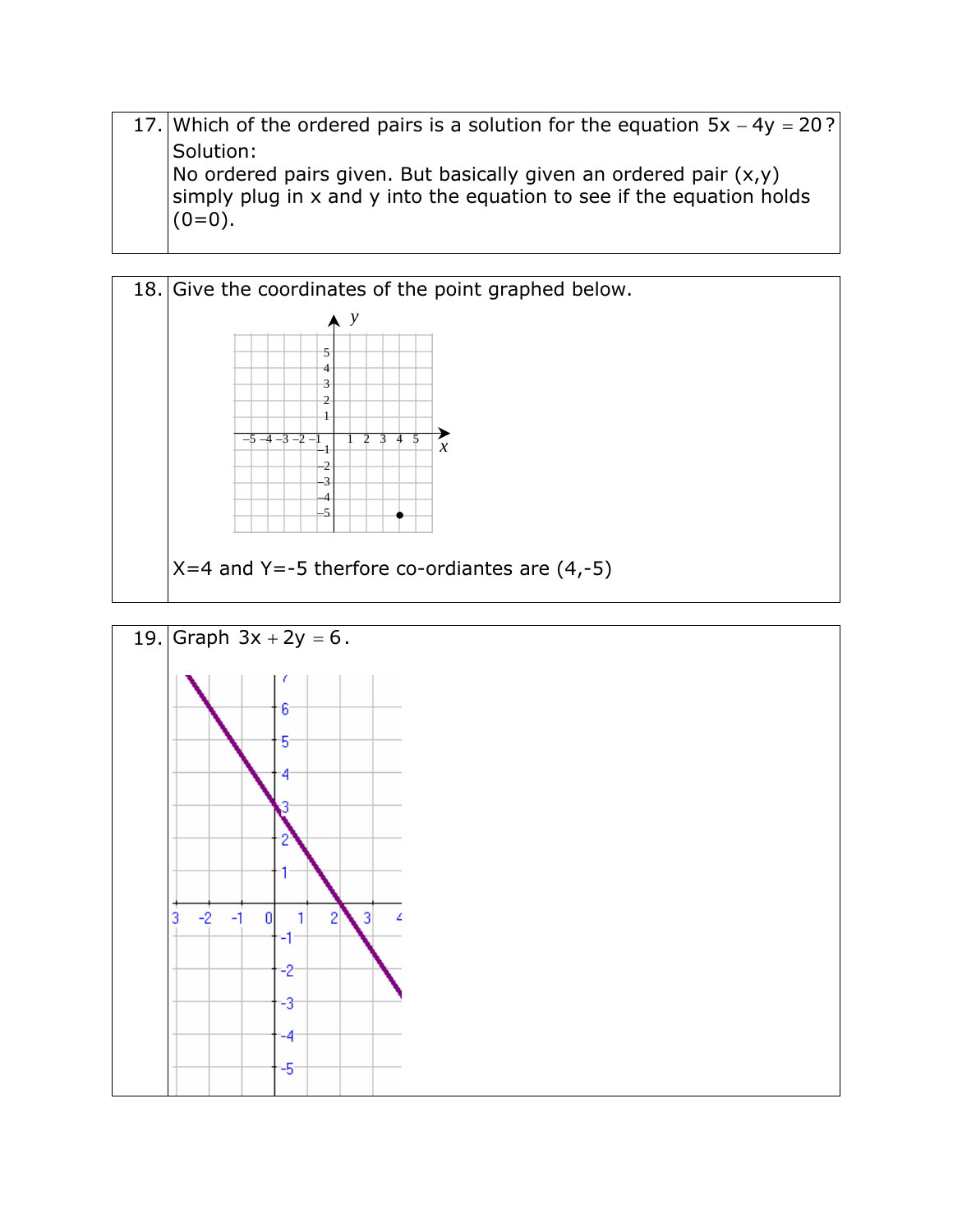

| 21. Find the y-intercept.                                          |
|--------------------------------------------------------------------|
| $-3x + y = -15$                                                    |
|                                                                    |
| Solution: Y intercept is where $y=0$ . So -3x=-15 and thus $x=5$ . |
| Therefore y-intercept is $(5,0)$ .                                 |

| 22. Determine which two equations represent parallel lines. |
|-------------------------------------------------------------|
| Explain your answer for to earn credit on the choice.       |
| (a) $y = 5x - 6$                                            |
| (b) $y = -5x + 6$                                           |
| (c) $y = 5x + 3$                                            |
| (d) $y = -\frac{1}{5}x - 6$                                 |
| Solution: Parallel                                          |
| lines have the same                                         |
| slope/ The only two                                         |
| lines with the same                                         |
| slope are a and c.                                          |
| So the correct                                              |
| choice is C.                                                |
| (a) and (b)                                                 |
| B)<br>(b) and (c)                                           |
| $(a)$ and $(c)$                                             |
| and<br>a)<br><sub>d</sub>                                   |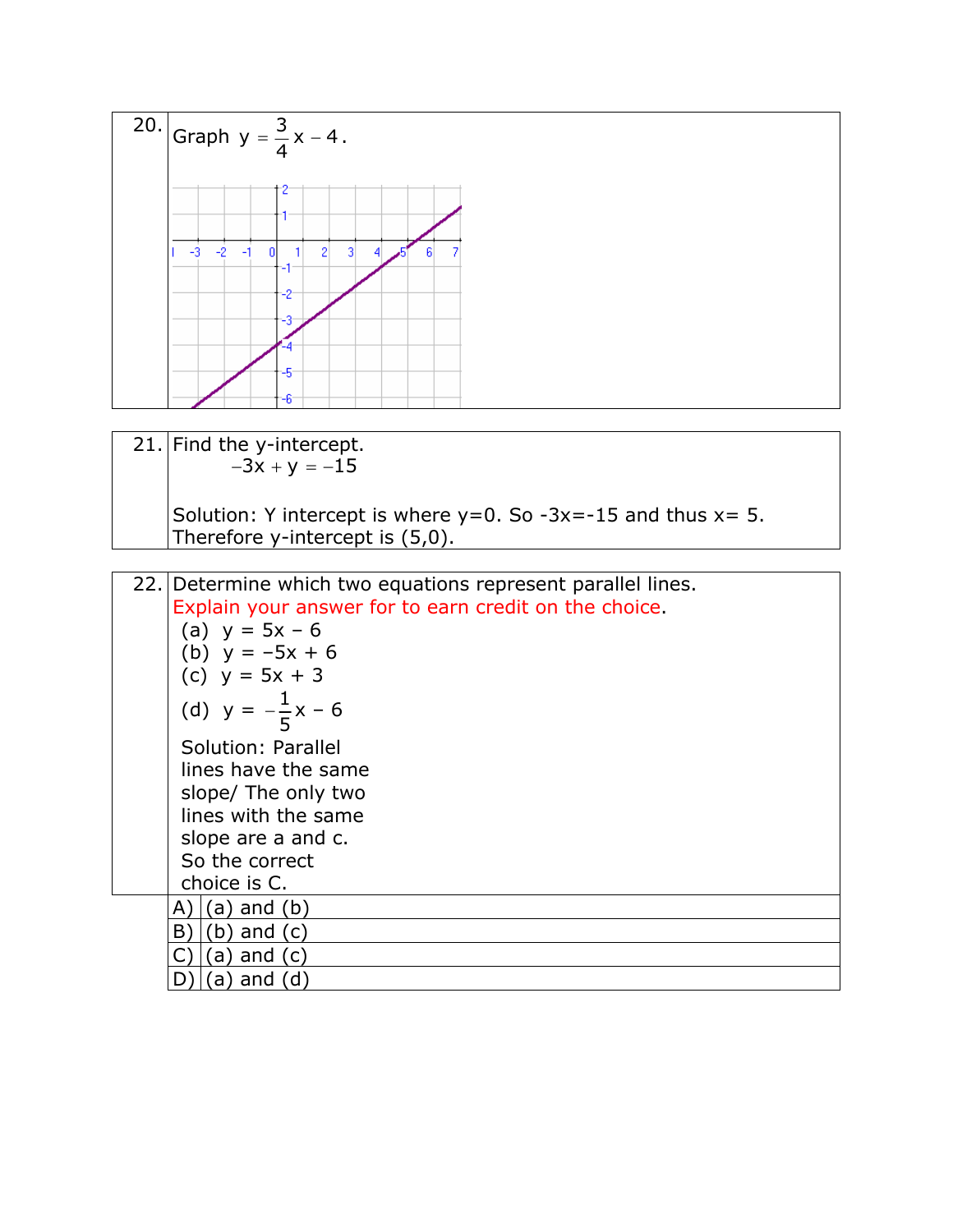23. Write the equation of the line passing through  $(-3, -3)$  and  $(-3, 1)$ . Solution: The slope of the line is  $\frac{1-(-3)}{2} = \frac{4}{3}$  $\frac{1-(-3)}{-3-(-3)} = \frac{4}{0}$ , which is not a number. Therefore for all values of y the x-coordinate is fixed at -3. So  $x=-3$  is the equation of the line passing through the above points.



25. Given  $f(x) = 5x + 5$ , find  $f(a + 4)$ . Solution: Simply plug in a+4 for x to get  $f(a+4) = 5(a+4) + 5 = 5a + 25$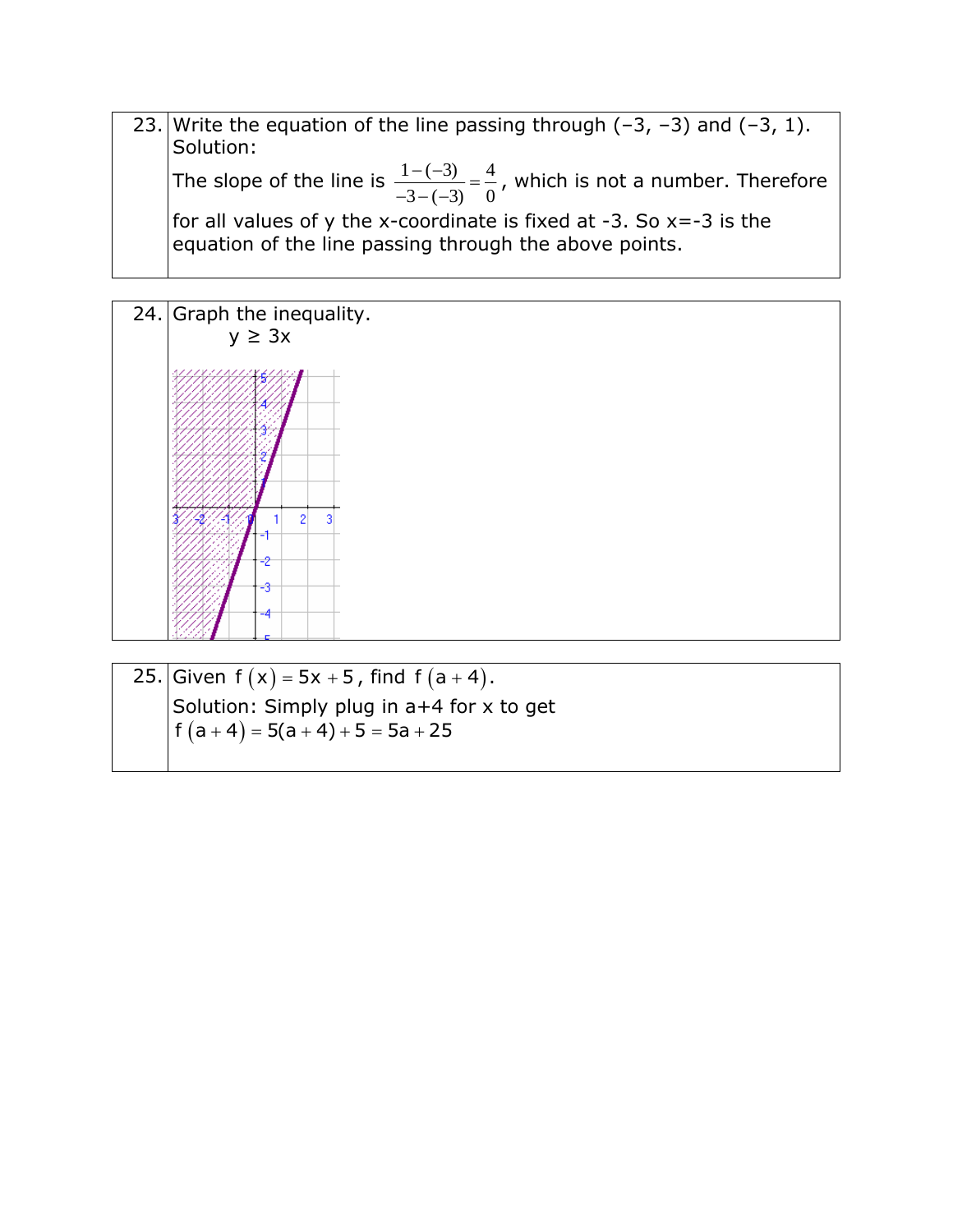

27. Solve the system by addition.  
\n
$$
5x-3y = 13
$$
\n
$$
4x-3y = 11
$$
\nSolution: Add -1 times the second equation into the first one.  
\n
$$
+5x-3y = +13
$$
\nWe get 
$$
\frac{-4x+3y = -11}{------}
$$
. Then solve for y to get y=-1  
\n
$$
x = 2
$$

28. Solve the system by substitution.  $2x - 2y = 6$  $y = 2x - 13$ 6 Substite y (from  $2^{nd}$  equation into the first one to solve for x). then substitute x in equation 2, to get  $y=7$  $2x - 2(2x - 13) =$  $-2x + 26 = 6$  $-2x = -20$  $x = 10$